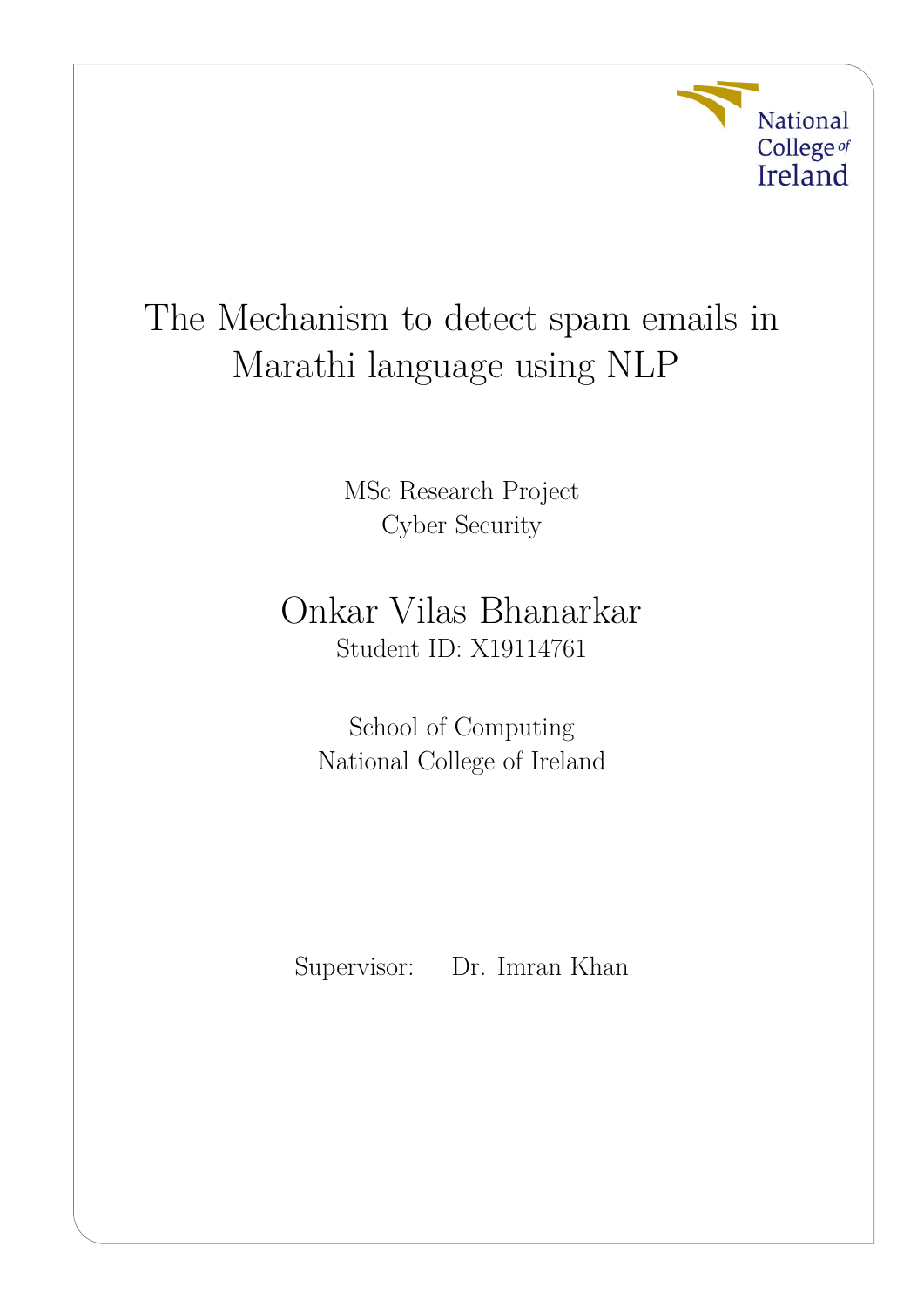#### **National College of Ireland Project Submission Sheet School of Computing**



| <b>Student Name:</b>        | Onkar Vilas Bhanarkar                                   |
|-----------------------------|---------------------------------------------------------|
| Student ID:                 | X19114761                                               |
| Programme:                  | Cyber Security                                          |
| Year:                       | 2020                                                    |
| Module:                     | MSc Research Project                                    |
| Supervisor:                 | Dr. Imran Khan                                          |
| <b>Submission Due Date:</b> | 17/08/2020                                              |
| Project Title:              | The Mechanism to detect spam emails in Marathi language |
|                             | using NLP                                               |
| Word Count:                 | 4975                                                    |
| Page Count:                 | 16                                                      |

I hereby certify that the information contained in this (my submission) is information pertaining to research I conducted for this project. All information other than my own contribution will be fully referenced and listed in the relevant bibliography section at the rear of the project.

**ALL** internet material must be referenced in the bibliography section. Students are required to use the Referencing Standard specified in the report template. To use other author's written or electronic work is illegal (plagiarism) and may result in disciplinary action.

| Signature: |                 |
|------------|-----------------|
| Date:      | August 15, 2020 |

#### **PLEASE READ THE FOLLOWING INSTRUCTIONS AND CHECKLIST:**

| Attach a completed copy of this sheet to each project (including multiple copies).        |  |
|-------------------------------------------------------------------------------------------|--|
| Attach a Moodle submission receipt of the online project submission, to $\Box$            |  |
| each project (including multiple copies).                                                 |  |
| You must ensure that you retain a HARD COPY of the project, both for $\Box$               |  |
| your own reference and in case a project is lost or mislaid. It is not sufficient to keep |  |
| a copy on computer.                                                                       |  |

Assignments that are submitted to the Programme Coordinator office must be placed into the assignment box located outside the office.

| Office Use Only                  |  |
|----------------------------------|--|
| Signature:                       |  |
|                                  |  |
| Date:                            |  |
| Penalty Applied (if applicable): |  |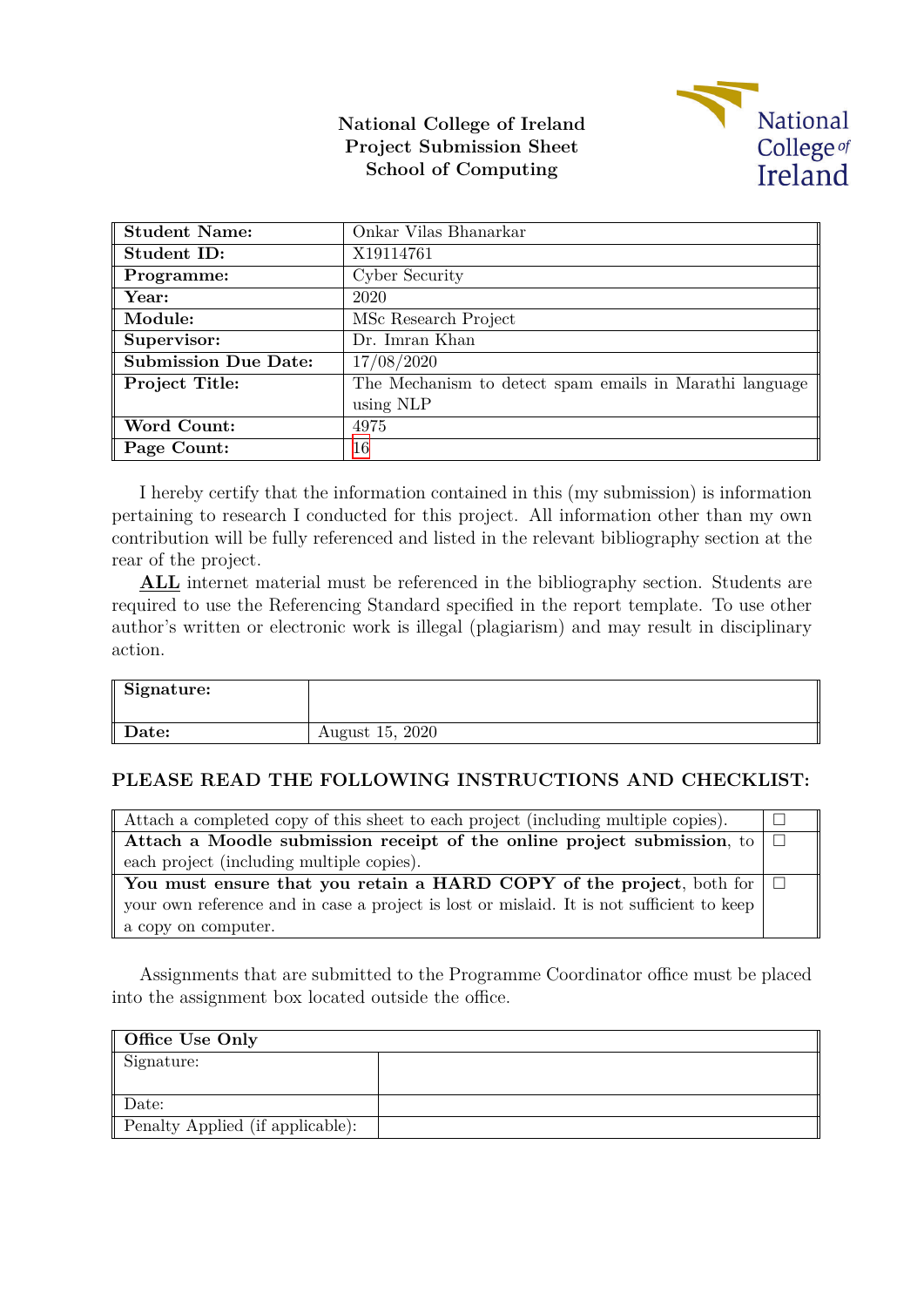## The Mechanism to detect spam emails in Marathi language using NLP

Onkar Vilas Bhanarkar X19114761

#### **Abstract**

Communication has increased extremely nowadays. Today's generation considers email as the fastest medium of communication within a shorter duration and for longer distance. Spam is junk email or email which users do not want in their inbox. The English and Marathi languages are completely different. Hence, detecting spam emails in the Marathi language is difficult as general research in spam filtering in other languages will not apply to that in the Marathi language. Several methods exist for finding spam mails. These methods are broadly classified as context-based or non-context-based. Most of the algorithms and techniques that are used for Spam classification in English and other languages are discussed and evaluated from different researches in this paper. Moreover, we have developed a tool by machine learning techniques that are appropriate in the Marathi Language. In our work, we have performed spam detection for emails in the Marathi Language. Experimental results were compared with respect to different machine learning models for classification to suggest an optimal solution for this problem.

### **1 Introduction**

In today's era, electronic mails play a vital role in every field as they are an integral part of corporate life. With digitalization, cyber crime increases proportionally. Spamming email is the most commonly used method for initiating a cyber attack. Email spam has been increasing exponentially over the last 10 years leading to various scams and the national security can also be compromised due to these kinds of cyber attacks leading to huge problems caused for governments around the world. Even though extensive research and counter measures have been taken, we have yet to eradicate spamming completely. As of now, many organizations have successfully created software and hardware-based spam filters. These filters work on the concept of white listing and black listing email addresses. Although they give fairly good results, hardware spam filters are not a feasible solution for every application due to high costs. The software filters are less costly as compared to hardware filters. The two main approaches for the software filters are machine learning and non-machine learning.

There is a lot of research being done in software-based spam filters. Apart from machine learning, research shows impressive works towards non machine learning approaches. English is a universal language. Therefore, researchers have done work related spamming email detection using sentimental analysis. i.e. the content- based spam filters. These filters are not able to detect the emails from other languages like Marathi, Hindi,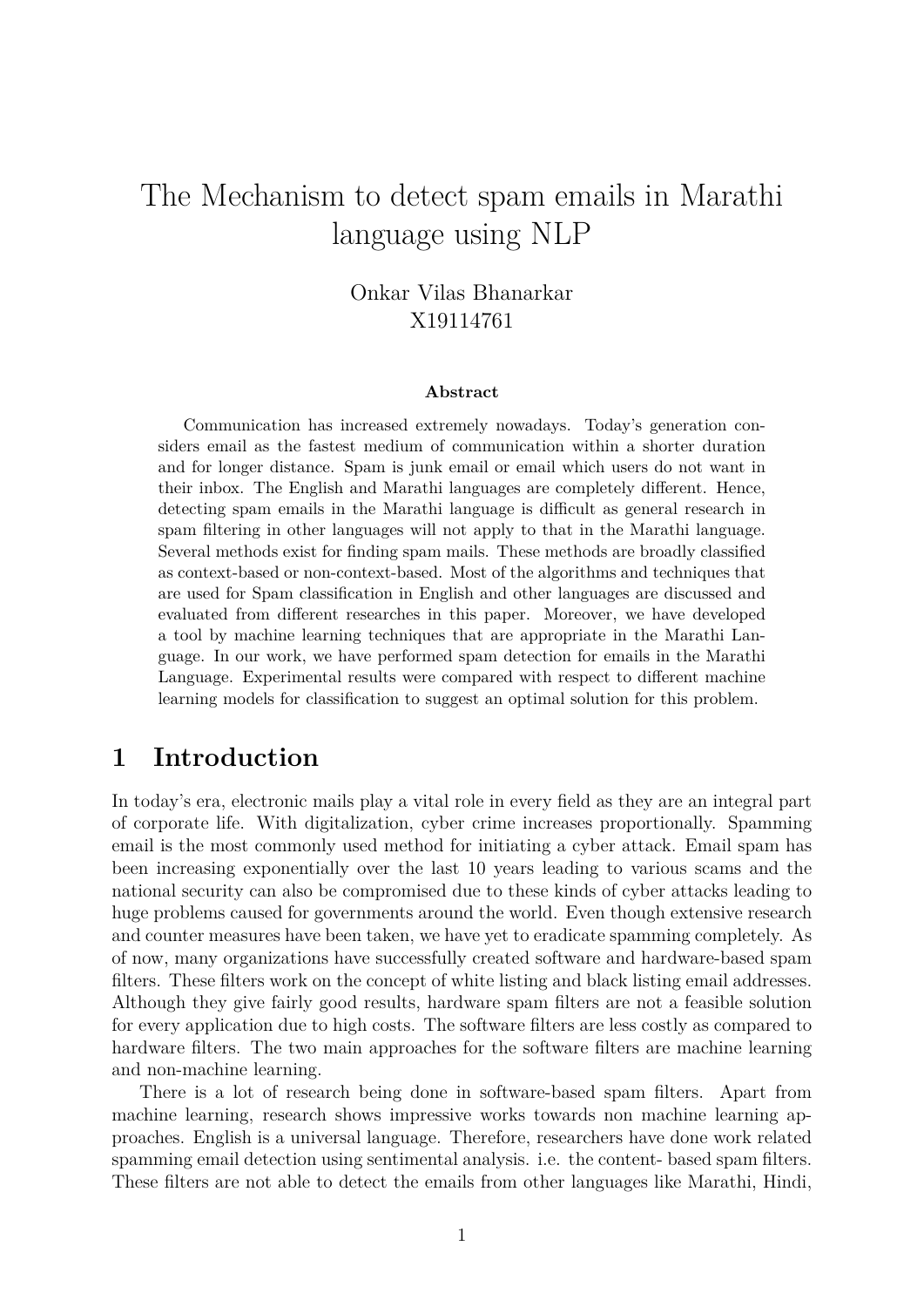or Urdu as every language has a different structure. That's why it is a very tedious task to differentiate spam emails from a genuine one.

Almost 60 million people are using Marathi language on social media as well as in emails all over the world. Often attackers use language manipulation techniques to trick the victim and avoid the general English- based filters. Therefore, our system is in accordance with these manipulation techniques in Marathi language. Some researchers have already done similar work in other languages like Urdu, English, Spanish, Chinese, Persian but not in Marathi. On social media platforms, algorithms are doing a good job at detecting pornographic and abusive content based on English language. However, similar content in Marathi is not being regulated due to language barrier. This issue is creating problems for users all over the world. Due to this predicament, we have been motivated for research on email spamming in Marathi language.

#### **1.1 Research Question**

*Will the use of machine learning along with NLP techniques efficiently detect spam emails in the Marathi language* ?

### **2 Related Work**

The researchers have already drawn some disputes on spamming emails. Analysts have studied the characteristics of fake emails, email servers, and concluded the outputs regarding the detection of spam emails. On one hand, a lot of research has been done on other languages leading to multiple approaches and algorithms but its application for the Marathi language is questionable. Detecting language manipulation for any language is tedious and a never ending problem since the language changes constantly due to slangs and external influences like trends, events, etc. So in terms of Marathi language, the structure is quite difficult to understand but as the researchers have done work in other languages, it is possible on the basis of those approaches to detect manipulated spam emails in the Marathi language. Previous approaches have been done using techniques such as NLP and deep learning.

In the following section, the previous work has been explained in detail. The review is divided into the following subsections. [2.1](#page-3-0) Spam detection in English language and [2.2](#page-5-0) spam detection in other languages.

#### <span id="page-3-0"></span>**2.1 Spam detection in English language**

Nowadays social media is being used widely in every corner of the world for different purposes such as news articles, blogs, videos, and chatting. Some of the social media platforms such as Twitter, Facebook, and eCommerce websites which are flooded with fake reviews, fake profiles, fake tweets, etc. As twitter is now quite popular for sharing ongoing events, it is regularly flooded by fake news, spams, frauds. The authors named Chao Chen, Yu Wang, Jun Zhang, Yang Xiang, Wanlei Zhou [\[1](#page-16-0)] have developed the Detection of spam tweets using machine learning approaches [\[1\]](#page-16-0). The authors collected the real time tweet data of 2 million tweets. They have used random forest classifier, moreover, they proposed some models to identify the relation between their followers, using content and graph based features. This paper includes pre-labeled data but the drawback is, this technique is limited for the English language.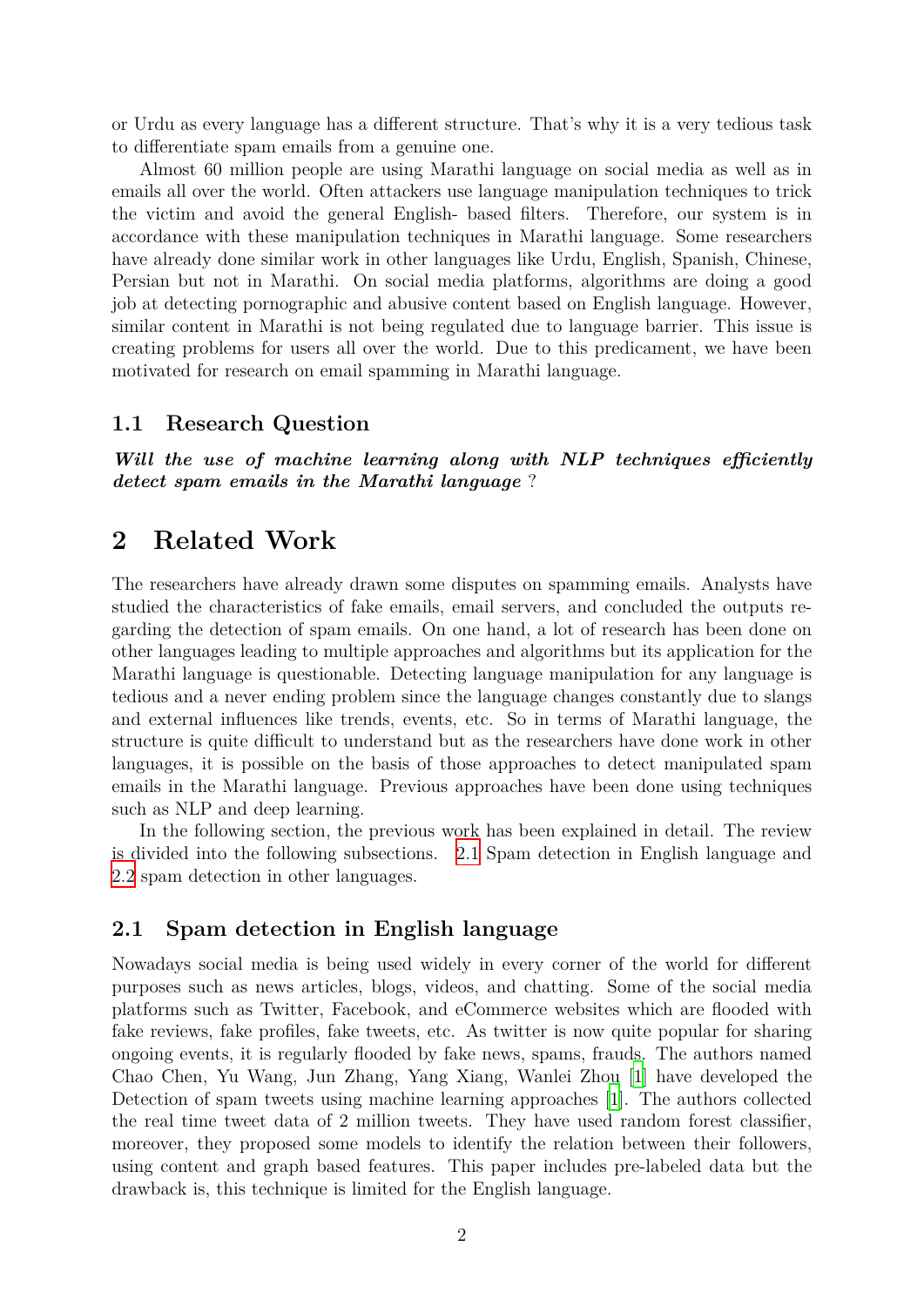Facebook is the most used social media platform in this world, due to the huge number of profiles some people use this platform to fulfill their personal agenda using different types of spams. In order to counter this problem, author Mai-Vu Tran1 [\[2](#page-16-1)] and his colleagues use Facebook profiles for their research. This research paper is based on the detection of fake profiles on Facebook, using content classification and user behavior. They proposed the hybrid approach with the maximum entropy model to classify whether the comments are spam or not. As per their research F1 measure in spam is 92.59 and non spam is 92.76. A study has shown that an average user comments up to 5 times in a minute if the number of comments increases then it is most probably done by a bot. This approach is quite simple for extracting user behavior features, based on this feature their accuracy is increased by 2%.

As of now, the above papers show that even though they have used less data and it has a lot of parameters on the basis of which they used the machine learning model as per their data specification. In addition, their text data is not enough for text classification that's why the author mentions this drawback in their respective paper. Also, we get to know that human behavior can be considered for feature extraction.

All over the world rate online shopping is highly elevated, it is common practice for people to check the reviews of products before buying. The reviews are generally about the overall performance, efficiency, and handling experience, therefore the sales of products are directly dependent on the user reviews. Users post their reviews directly on the eCommerce platforms which in turn influences the buying populace. These reviews are beneficial for both buyers and manufacturers. Due to the nature of these reviews, it is easy to mislead people on such platforms using profile spam and bots. These reviews could destroy the product's reputation and damage the platform's authenticity. This serious problem was discovered by Nitin and Bing [\[3\]](#page-16-2). They consider the reviews which are used by both manufacturers as well as the consumer. Moreover, these reviews are classified into three categories such as false opinions, true opinions, and opinions which are related to respective brands. They have used supervised machine learning algorithms like Naïve Bayes, Support vector machines, and Logistic regression for detecting the reviews. Among these three algorithms, Logistic regression is most efficient. In another research [\[4](#page-16-3)] about online paid reviews of restaurants, it proposes supervised learning approaches such as Logistic regression and Support vector machines. They explore a lot of features that made their model quite efficient but the only drawback is insufficient data.

As of now, we have seen review spamming and its detection. Many researchers have applied only machine learning algorithms on classified data. The supervised algorithms like Naive Bayes, Support vector machines, Logistic regression are being used as classified in spam detection models.

Detection of spamming SMS can be seen in the study done by Sethi, Bhandari, and Kohli<sup>[[5\]](#page-16-4)</sup>. In this paper, they have used the stop words that is NLP operation to preprocess the database. Authors used multiple machine learning algorithms such as Naive Bayes, Random forest, and Logistic regression for which they got accuracy 98.4%, 97.09%, 94.3% respectively. Adi Wijaya and Achmad bisri [\[6\]](#page-16-5) proposed the solution on email spam, they have used the logistic regression and decision tree algorithms to detect the spam emails. The drawback of this research is the absence of analysis of Decision tree training data set, due to the presence of multiple parameters their accuracy is dependent on it. Moreover, due to unwanted information, the accuracy of the model and its performance is affected. Similarly, the studies by Masurah Mohamad and Ali Selamat [\[7](#page-16-6)] have used the TF-IDF(Term frequency inverse document frequency) for the feature selection. Before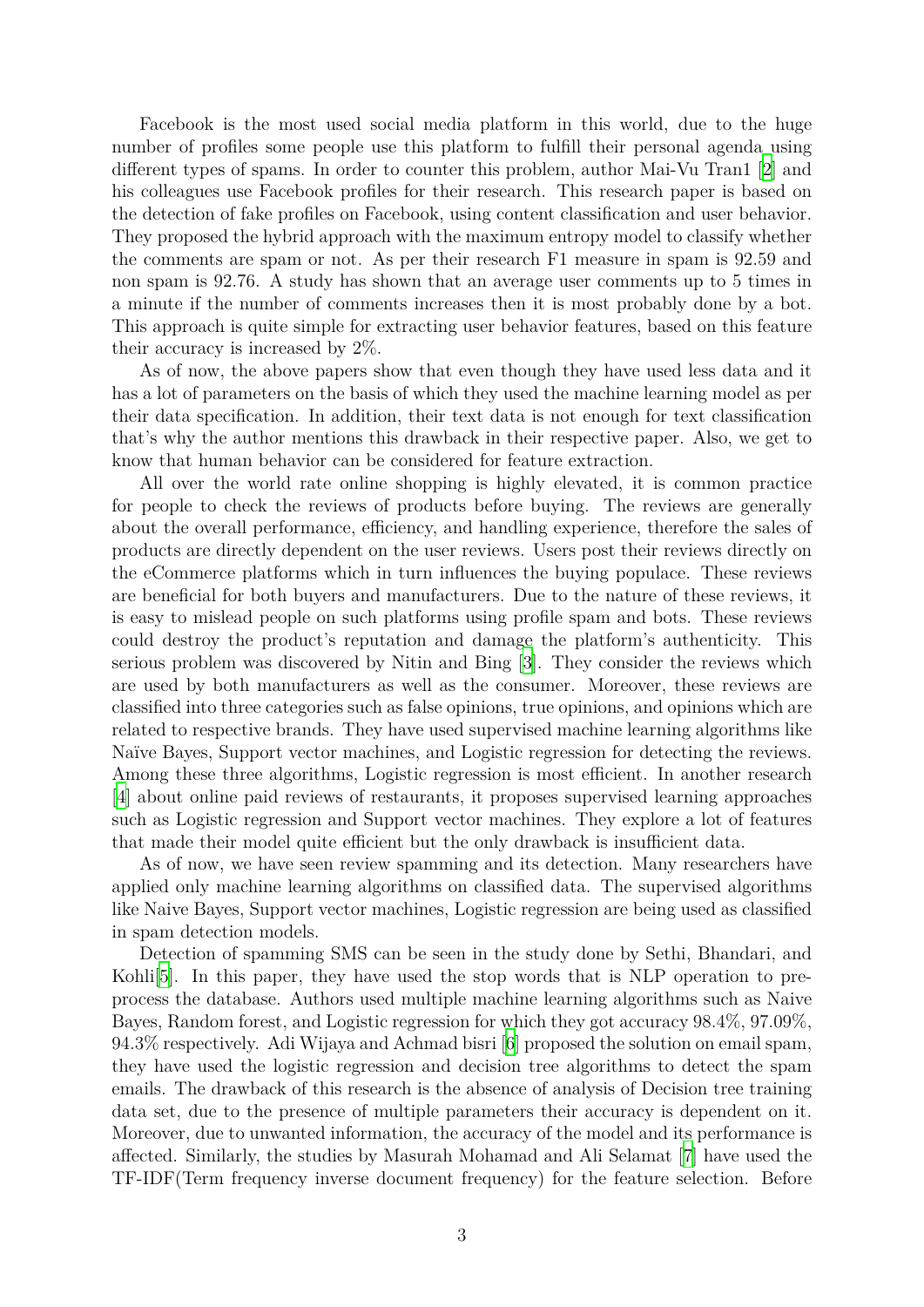the feature selection process they classified emails into two parts that is TEXT and Image. As for image recognition they have used Optical character recognition(OCR). They have worked on only 169 emails.

As of now, our literature shows different studies in different fields, we get to know different researchers have used different machine learning algorithms to check the accuracy. That's why we will consider a number of machine learning algorithms to compare its accuracy, moreover, if the dataset is insufficient the accuracy varies. We decided to go with a large amount of data.

#### <span id="page-5-0"></span>**2.2 Spam detection in other Languages**

In this particular section, we are going to focus on research being done on spam detection in other languages. Reading other papers can be beneficial to our research because they can provide us with different approaches. While studying these papers we are mostly focused on statistics like accuracy, datasets, algorithms, and shortcomings. Unlike spam detection in English, resources like NLP libraries are not readily available for other languages compelling many researchers to create custom libraries and synthetic datasets.

Mohit Agrawal and R. Leela Velusamy [[8\]](#page-16-7) proposed an unsupervised approach to detect spam messages. They implemented the Reliability-based Stochastic Approach for Link Structure Analysis (RSALSA) technique on a dataset that has 13,188 messages and 28,988 spam reports. They achieved accuracy of HITS: 81.75%, SALSA: 87.08% and R-SALSA: 89.25%. Kashif Mehmood and Hammad Afzal [[9](#page-16-8)], have completed research in bilingual tweets using DMNBText and Naïve Bayes techniques. They had 1463 tweets, in that, almost 450 tweets(30%) were spammed, the rest of 70% were original tweets. They were successfully able to distinguish the Roman Urdu language and English Language with accuracy as Naive Bayes:  $95.42\%$ , DMNB Test:  $95.12\%$ , and LibLinear:  $94.60\%$ . furthermore, Kashif Mehmood, Hammad Afzal, Awais Majeed, Hassan Latif [\[10\]](#page-16-9), have successfully able to detect the Urdu Spam from SMS using Naïve Bayes Multinomial, DMNBText, LibSVM, Liblinear, Sequential Minimal Optimization (SMO). In both papers, the objective is similar but the dataset is different. In this paper, [10] accuracy decreased by 2% but they got 93.33% accuracy with Sequential Minimal Optimization (SMO).

On the other hand Tanvirul Islam, Subhenur Latif and Nadim Ahmed [\[11](#page-17-1)], proposed research under the title of Using Social Networks to Detect Malicious Bangla Text Content, in that they used different social networking platforms for collecting data. The research is about detecting inappropriate texts in Bangla from other languages. They got 82.44% accuracy with the Multinomial Naïve Bayes (MNB) classifier. Moreover, A similar kind of research has been done by Chunyu He and Yijie Shi [\[12](#page-17-2)]. They used WeChat accounts, Tou Tiao comments, and Netease news. Using the Support vector machines, machine learning technique where they were able to detect Chinese comments based on Chinese characteristics which give results as Precision:90.36% Recall: 94.93% F1: 91.04%. But they are unable to detect the malicious Chinese comments.

In the above research Urdu, Bangla, and Chinese languages have a different type of language structure so it will not help directly in my research but It has different types of algorithms so that it helps me to choose a suitable algorithm.

The research has been done on Text and image classification from spam emails by Anirudh Harisinghaney, Aman Dixit, Saurabh Gupta, and Anuja Arora [\[13](#page-17-3)]. They have used the K-nearest neighbors algorithm, Naive Bayes algorithm and reverse DBS CAN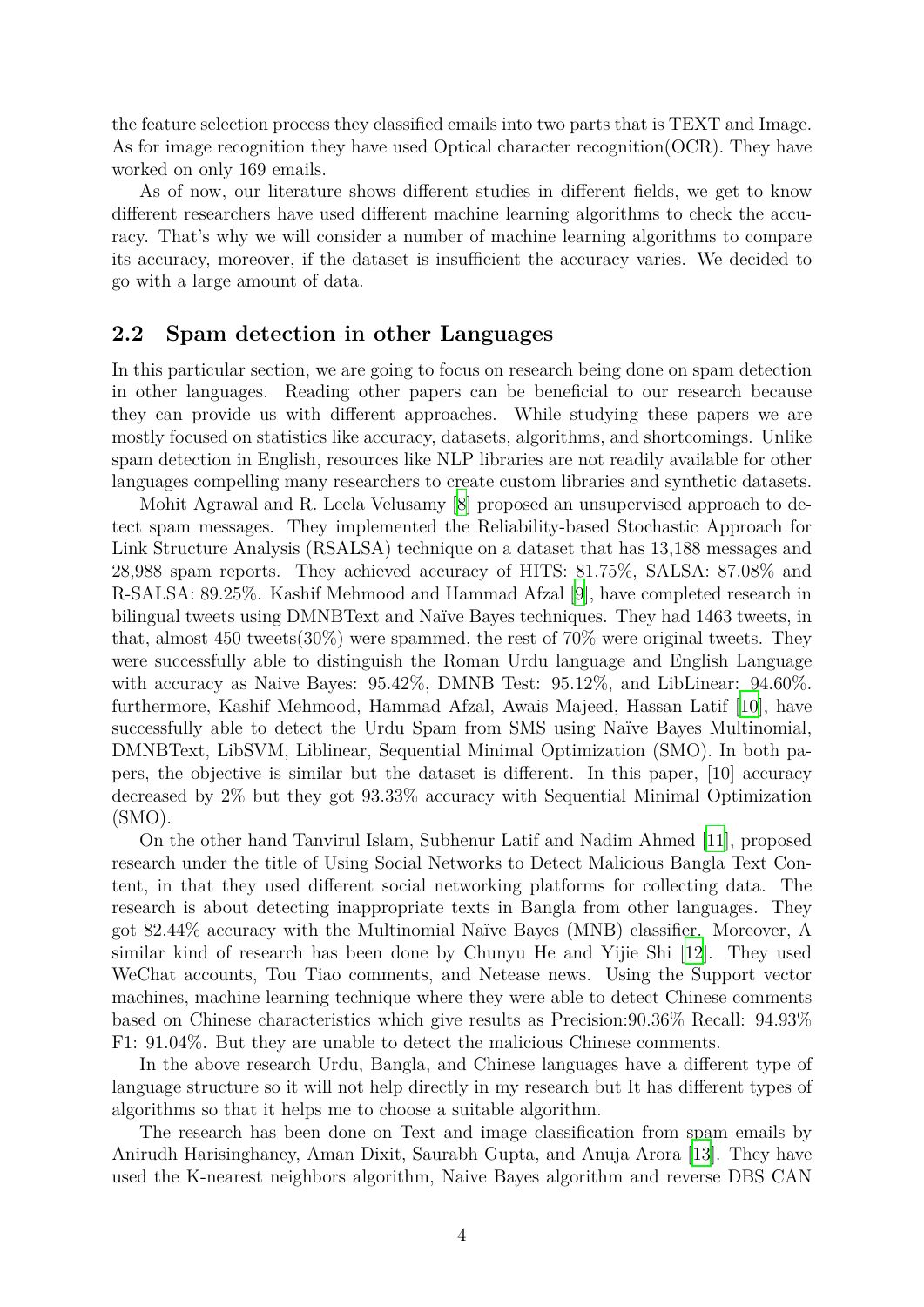algorithm on 200399 messages which belonged to 158 users with an average of 757 messages per user which gives accuracy 87%. In this paper, we understand the dataset is larger so the accuracy depends on the dataset and type of data. Feature selection and similarity coefficient based method for email spam filtering by Ali Ahmed A.Abdelrahim, Ammar Ahmed E. Elhadi, Hamza Ibrahim and Naser Elmisbah [[14\]](#page-17-4) gives the concept of feature selection in Urdu language.

Michal Prilepok and Milos Kudelka proposed spam detection using the nearest community classifier which gives 93.78% accuracy [\[15\]](#page-17-5). Simranjit Tuteja and Nagaraju Bogiri [\[16\]](#page-17-6) suggested a spam filter that uses BPNN classification and K-Means clustering for 200 emails. The data set is less so they got 98.4 accuracies. similar kind of research with another ensemble classification technique which gives 98.5% accuracy [\[17\]](#page-17-7). Alaa Mustafa El-Halees [[18](#page-17-8)] has researched the Arabic language. The research is to detect Arabic spam emails using a different type of machine learning algorithm. In that, he first classified languages. We need to know that first, we have to classify the data. After classification, it gives almost 89.77% accuracy but it is for the Arabic language. Mohammad Ehsan Basiri, Neshat Safarian and Hadi Khosravi Farsani [[19](#page-17-9)] have recommended a system that detects spam reviews In the Persian language. They have used a Decision tree algorithm with F-1 measure 0.78 which is quite good for the Persian language.

So far, we have seen numerous studies that try to provide a solution for content-based spam filtering with the help of classification. This is an approach which categorizes the mails and then the user declares a certain category as spam. Disregarding the languages used, the accuracy of all these proposals seemed like an important rating. However, it is surprising how there hasn't been sufficient research in the supervised learning department for spam filtering. At first, supervised learning might lead to an overestimated solution to the problem at hand. However, when we consider the attackers, they seem to have proceeded from bulky bodied spams or simple phishing attempts to an ever-evolving area of manipulation. Thus, for the security of vulnerable masses, we must use the advancements made in the field of data science to produce an aware system to detect manipulation.

This takes us to the next challenge of looking at studies done in the Marathi language relating to language processing. Detection of a paraphrase using machine learning by Darshana S. Bhole and Sandip S. Patil [\[20\]](#page-17-10) they have used the Support vector machine technique. Again, this is an unsupervised method but for language detection. Snehal V. Pawar and Swati Mali [[21\]](#page-17-11) proposed Sentiment Analysis in Marathi Language using machine learning. This method was the most inspiring as it included an aware system. In our system, natural language processing will be used to tackle manipulative speech in emails. It is believed that this will solve the question of detection.

## **3 Methodology**

In this research, we follow the knowledge discovery database methodology [[22](#page-17-12)] to collect useful information from data. It consists of various steps such as data selection, data pre-processing, data transformation, data mining, and evaluation of data. In every step, respective operations are there. The following figure explains the KDD approach. The remaining steps discussed in architecture.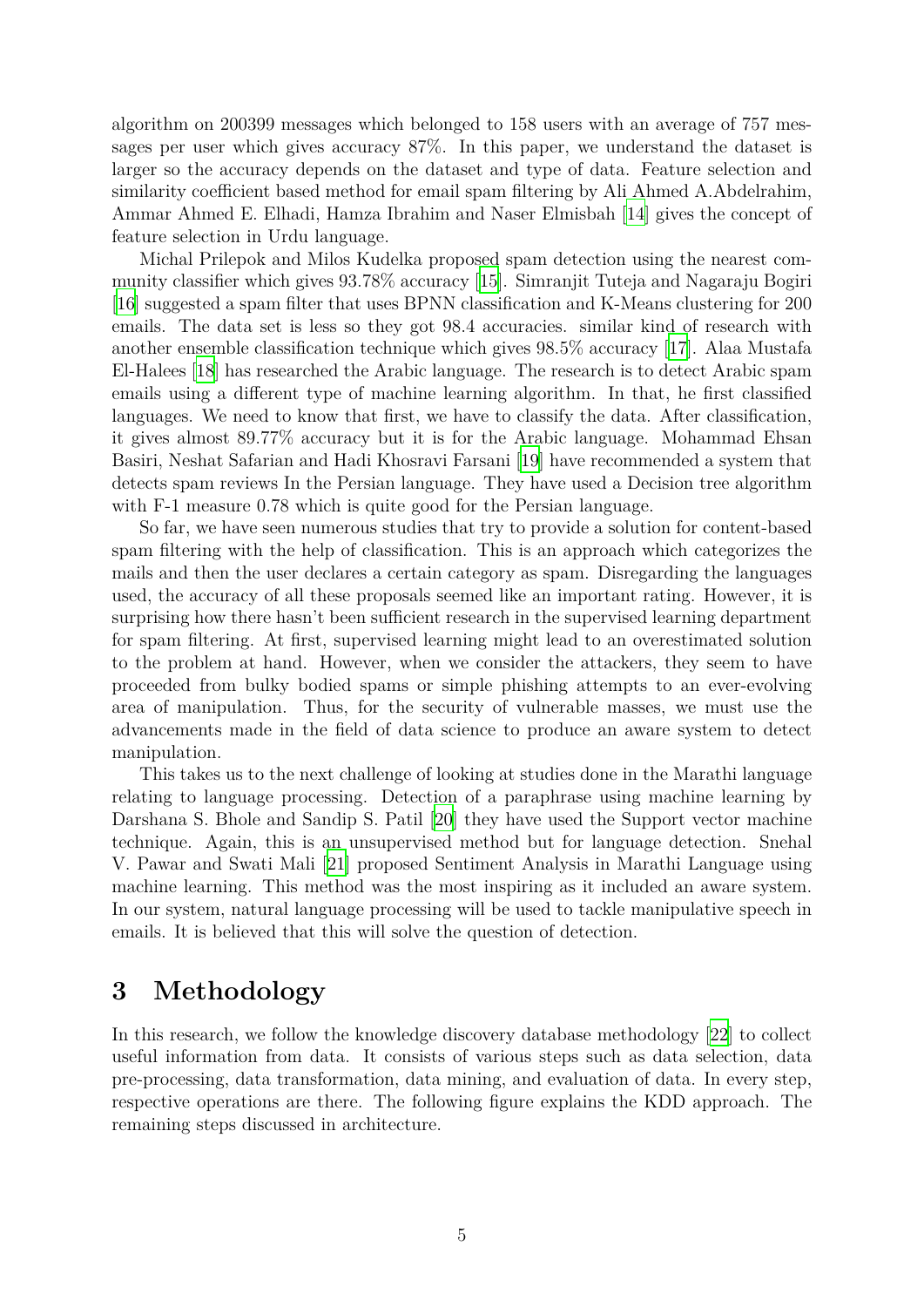

Figure 1: Knowledge Discovery in Databases

#### **3.1 Data Description**

In this chapter, the email data is confidential data, the Marathi language is expanded widely, but for the research, open source data is not available, that's why we decided to create a synthetic dataset for the research. The data consist of overall 5569 entries with respective labels (ham, spam). The ham data consists of 4822 records and spam consists of 747 email records.

Table 1: statistics of dataset

| Total Count Spam Ham |  |
|----------------------|--|
| 5569                 |  |

The above table shows the statistics of the dataset. Pre-processing has been done on same dataset. In the next phase the pre-processing part has been broadly described.

#### **3.2 Data Pre-processing**

Before using data in machine learning models the pre-processing of data is essential, generally, in pre-processing, unwanted data or noise is eliminated. This helps the model to perform efficiently and gives a good result. As in the initial phase of pre-processing firstly checked for the blank or null values. The blank or null values need to be removed. After handling the null or missing values, data transferred in another file.

In the core part of pre-processing that is text analysis, in-text analysis there is a need to perform some activities so that it is understandable to the model. All activities are listed below.

- Removing the numeric values from the data.
- Removing English words from data.
- Removing Email address from data.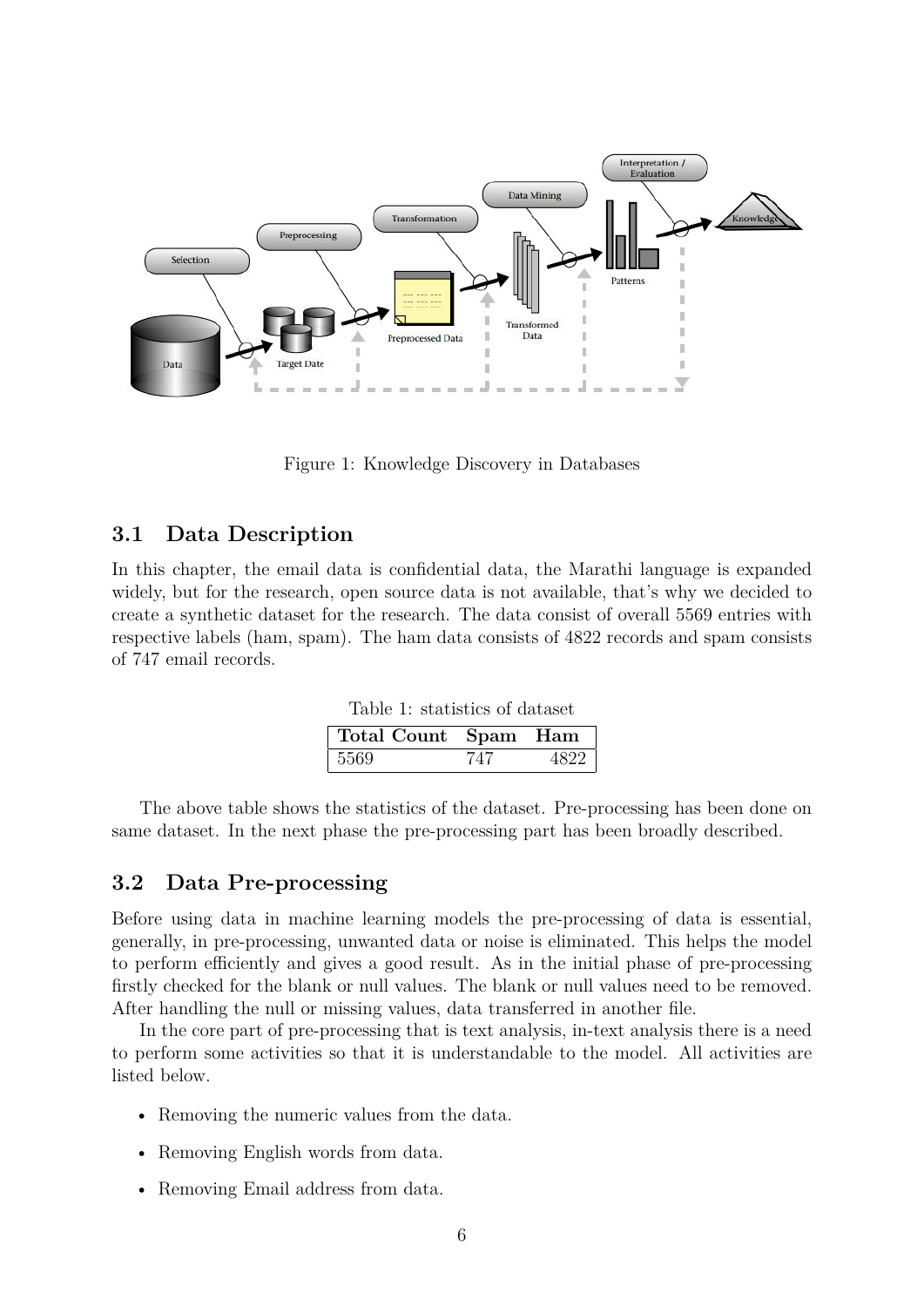- Removing web addresses including HTTP and HTTPS from data.
- Removing Currency symbol from data.

In the next phase of the pre-processing of data is tokenization. There are mainly 2 libraries available for tokenization in the Marathi language. Neural language toolkit for Indic Languages (INLTK) and The classical Language toolkit (CLTK), both are python libraries. Both libraries provide similar kinds of functionalities. INLTK libraries are used to tokenize the text.

The words such as आहे. या, आणि, व, नाही, आहेत are called stop words. This type of words do not contain any useful data.

#### **3.3 Feature extraction and transformation**

The feature extraction is an important part of the machine learning model, which has an extensive amount of data. Choosing correct features, which gives the correct accuracy and reduces the burden on the system. In this system, we used the words as our features. In this research, we used the top 1500 frequent words as features in the whole dataset. Basically, the feature extraction process comes after the tokenization. The reasoning behind considering only one feature is, the words come repeatedly in both emails. As the structure of spam emails is different from the ham emails in Marathi language.

#### **3.4 Data mining models**

In order to classify the spam and ham emails, in our research we consider the different types of machine learning models. Such as support vector machines, K-Nearest Neighbors, Decision tree, random forest, Logistic regression, Stochastic Gradient Descent classifier, Naive Bayes, and Support vector machine linear. Among them, Logistic regression provided more accuracy than the other data mining algorithms.

Logistic Regression: When considering classification methods in unsupervised learning, our strategy depends on the type of data we need to analyze. In our case, we are working with categorical data. This attracts us towards logistic regression. When it comes to probabilistic prediction, model fitting on categorical data is facilitated by Logistic regression. Here, the dependent variable is of the binary form where the data is coded to have two levels, 0 or 1. In relation to our report, we will use Logistic regression to predict if an email is a ham (0) or spam (1).

To understand Logistic regression, we must take a look at its parent class of algorithms, Generalized Linear Models (GLM). They have a fundamental equation of the form:

$$
g(E(y)) = \alpha + \beta x \mathbf{1} + \gamma x \mathbf{2} \tag{1}
$$

Where  $g()$  is considered the link function with  $E(y)$  as it's target variable. On the other side  $\alpha, \beta$ , and  $\gamma$  are to be predicted by the model. To convert this generalized equation into a Logistic regression equation, we must transform the link function. Since we know the response has to be binary, we can expect  $g()$  to have targets around  $(p/(1-p))$ . Furthermore, we need to model a non-linear association in a linear way. This can be done easily by a logarithmic transformation on  $(p/(1-p))$ . On the predictor side, we will consider our email data. Therefore, our Logistic regression model becomes: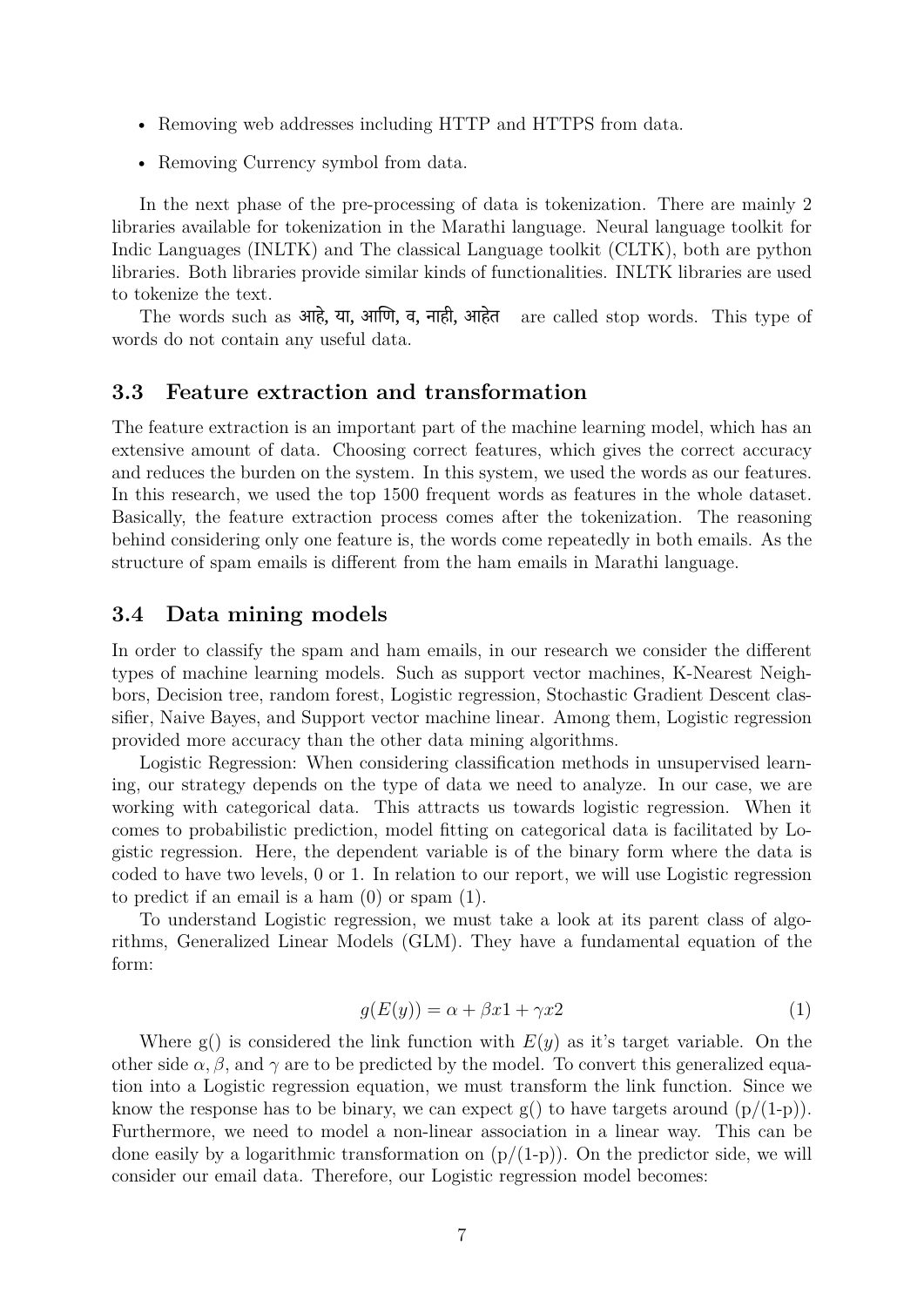$$
log(p/(1-p)) = \beta o + \beta(emails)
$$
\n(2)

$$
p = 1/(1 + e(-(\beta o + (email s))))
$$
 (3)

Transforming this equation to find the probability:



Figure 2: Logistic Regression Graph

#### **3.5 Evaluation matrix**

For investigating the result we performed or calculated the related parameters as these parameters used in previous related work. We analyze the result of all the data mining algorithms as mentioned above. Mainly we focused more on accuracy because, in this problem of spamming emails, even a single spam email can lead to serious problems incurring huge damages. Moreover, we used the various evaluation matrices such as accuracy, precision, recall, F1 score.

### **4 Design Specification**

The figure shows the architecture of research. In the first stage data gathered by the sources. In the next phase, data pre-processing is carried out, including various tasks. Such as label encoding, elimination of null values, removing English words, numeric values, websites, and currency symbols. Later pre-processed data used to extract the features. Then we used our feature selection algorithm that is the top 1500 words. Next,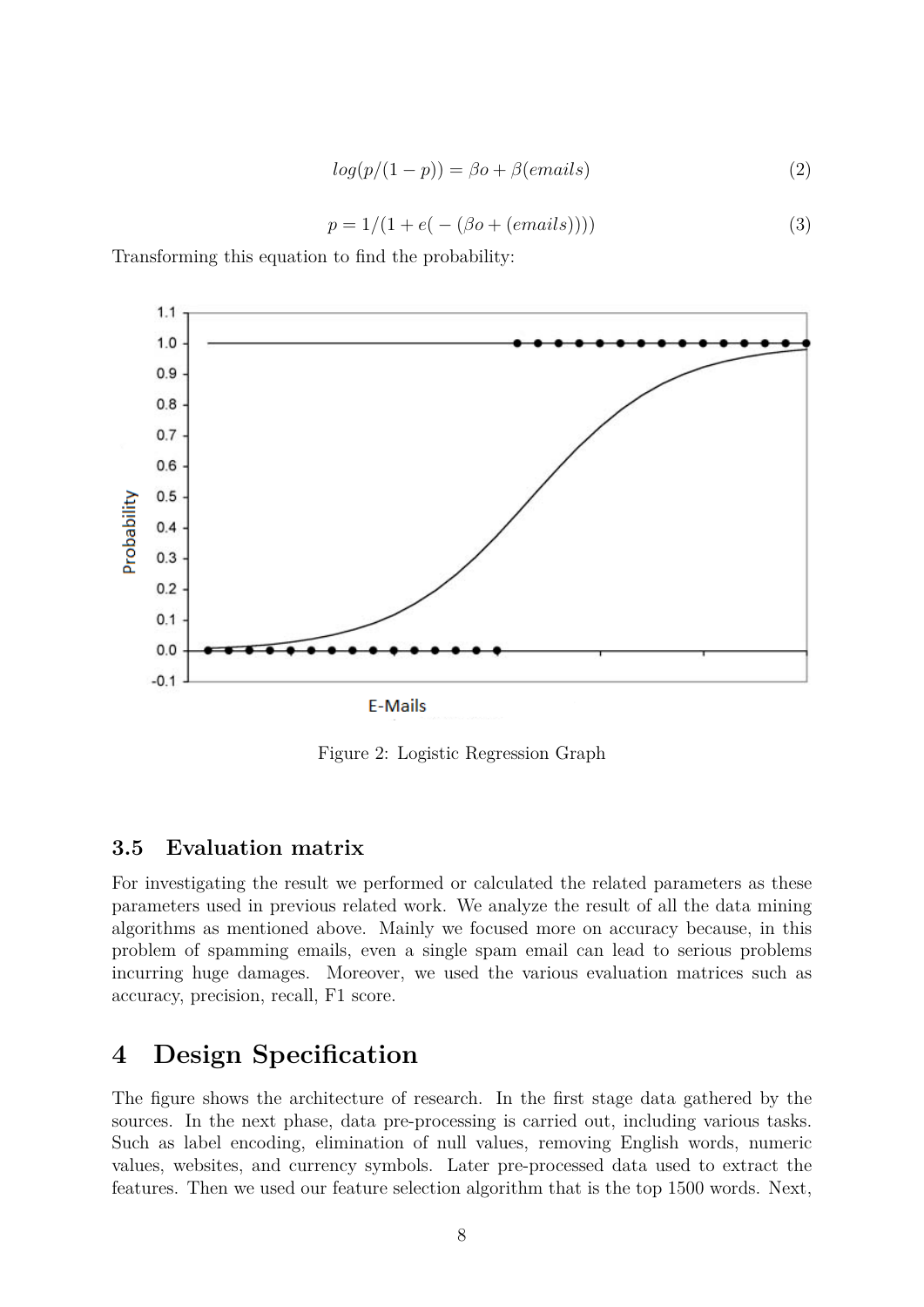we split the data into two categories training and testing with the ratio 80:20 respectively. The next step is about training the machine learning model using a Logistic regression algorithm. Which train the model and that we can use on the testing data. After the prediction, we calculated the results in terms of the confusion matrix.



Figure 3: Architecture - Detection of Marathi Spam Emails

## **5 Implementation**

This section provides detailed implementation of research. For the implementation, we have used the python 3.6.9 version. Python is the default choice of programming because of their features related to machine learning and it is easy to use as Python provides many machine learning and NLP related libraries. We have used mainly nltk, pandas, etc as it is basic required libraries for every machine learning programming. As in every machine learning project, the process is similar to the one we followed in our program.

Firstly we uploaded the dataset file in google collab. Next step using label encoding we encoded the data. As 0 is ham and 1 spam. Later in pre-processing, we have used regular expression. The reason behind using this is, these regular expressions are designed as per our data.

Table 2: Regular Expressions

| <b>Regular Expressions</b>                                                                                   | Category            |
|--------------------------------------------------------------------------------------------------------------|---------------------|
| $r^{\prime\sim}$ . + $\mathbb{Q}$ $\restriction^{\sim}$ . $\mid$ . $\star \setminus$ . $[a-z]$ $\{2, \}$ $\$ | Email               |
| r ' ^ http \://[a-zA-Z0-9\-\.]+\.[a-zA-Z]{2,3}(/\S*)?\$                                                      | Web Address         |
| $r \mathcal{L} \setminus \$                                                                                  | Currency            |
| $r' \ d+(\lambda \ d+)$ ?'                                                                                   | <b>Phone Number</b> |
| $r'$ [a-zA-Z]'                                                                                               | English Words       |
| $r'$   ! $@#$ \$ % $^{\sim}$ & * ( ) $-$ + , . ; ? ] '                                                       | Common Symbols      |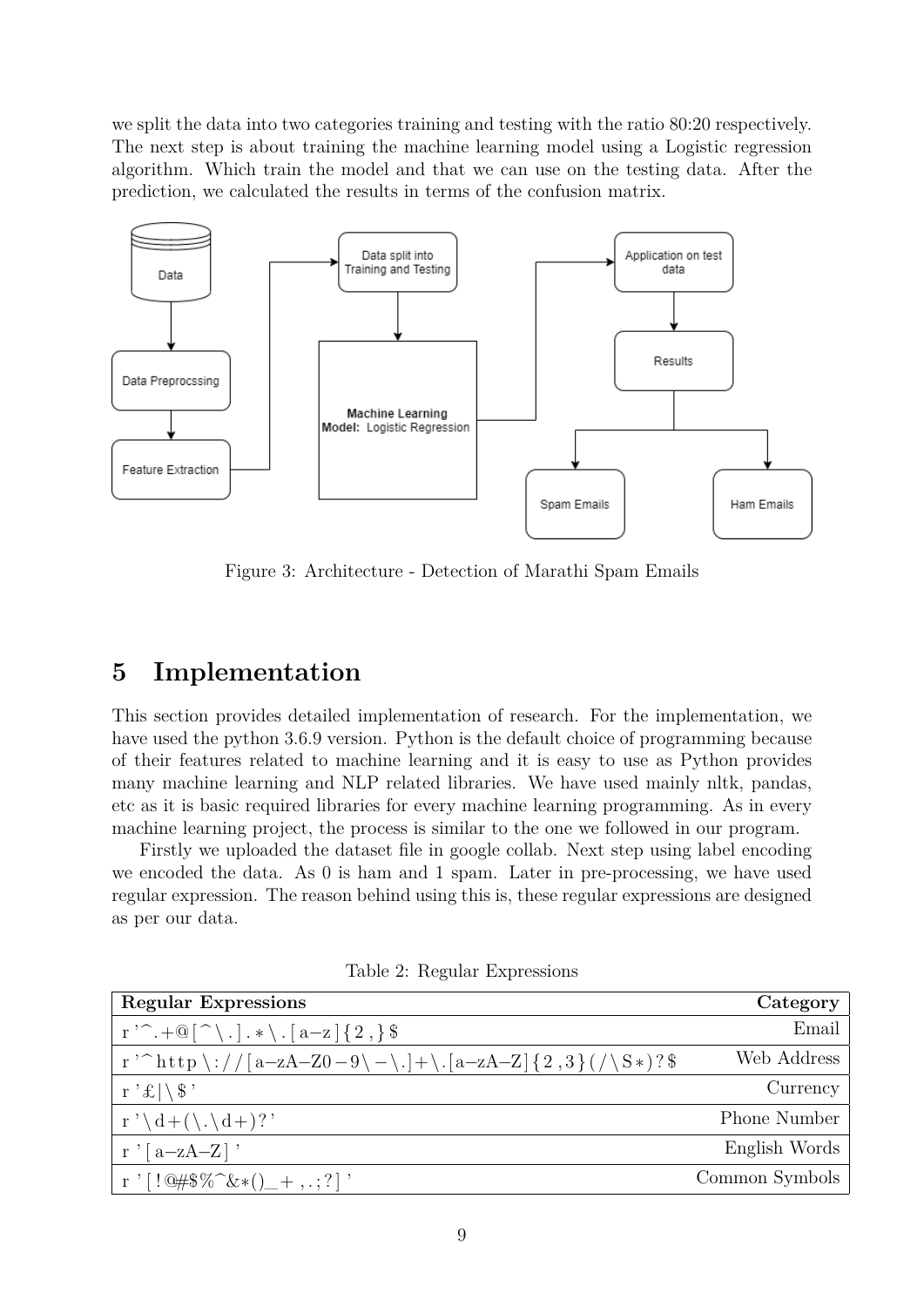In the next step, we have used the cltk libraries for removing stop words. The next step, tokenization, is very important. As python libraries provide the various tokenization algorithms for example "text.split()" is a basic tokenization algorithm. In our case, data is in the Marathi language so these techniques are not that useful. As CLTK and INLTK both libraries are efficient enough to provide the tokenization. In our case, we have used the INLTK tokenization algorithm, for better accuracy

The next step is feature extraction, on this step our whole model is dependent. The features are extracted from the tokenize words. As we implemented a lot of features but they didn't work. So at last we decided to take the top 1500 words in the database and along with train the different models for checking accuracy.

```
[ ] word features = list(all words.keys())[:1500]
[ ] def find features (message) :
         words=tokenize(message,'mr')
          features = \{\}for word in word features:
              features[word] = (word in words)return features
     features = find features (processed[0])for key, value in features.items():
          if value == True:
              print (key)
     \overline{\mathbf{v}}ाँग
      <u>,बिंदू</u>
       वेडा
      पर्यंत
      जा
       फक्त
      _महान
```
Figure 4: Feature Extraction

The accuracy is a very important evaluation of our research. Because our research is in the field of cyber security. Single spam email may give much more damage. For example, if any system can give an accuracy of 90%. That means in 100 emails that system can classes the 90 emails correctly. Therefore, this is a huge thing. That's why accuracy plays a crucial role in cyber security based spam detection applications.

The next step is choosing the appropriate model for machine learning. Multiple classifiers were used, and after analyzing their accuracy we decided to implement the logistic regression. The table shows the accuracy of different machine learning classifiers.

In this model, we decided to go with an 80:20 pattern for selecting the database. That is 80% is for training data set, and 20 % testing dataset. In the last step, we used this model to calculate evaluation matrix parameters, such as accuracy, F1 score, recall, precision.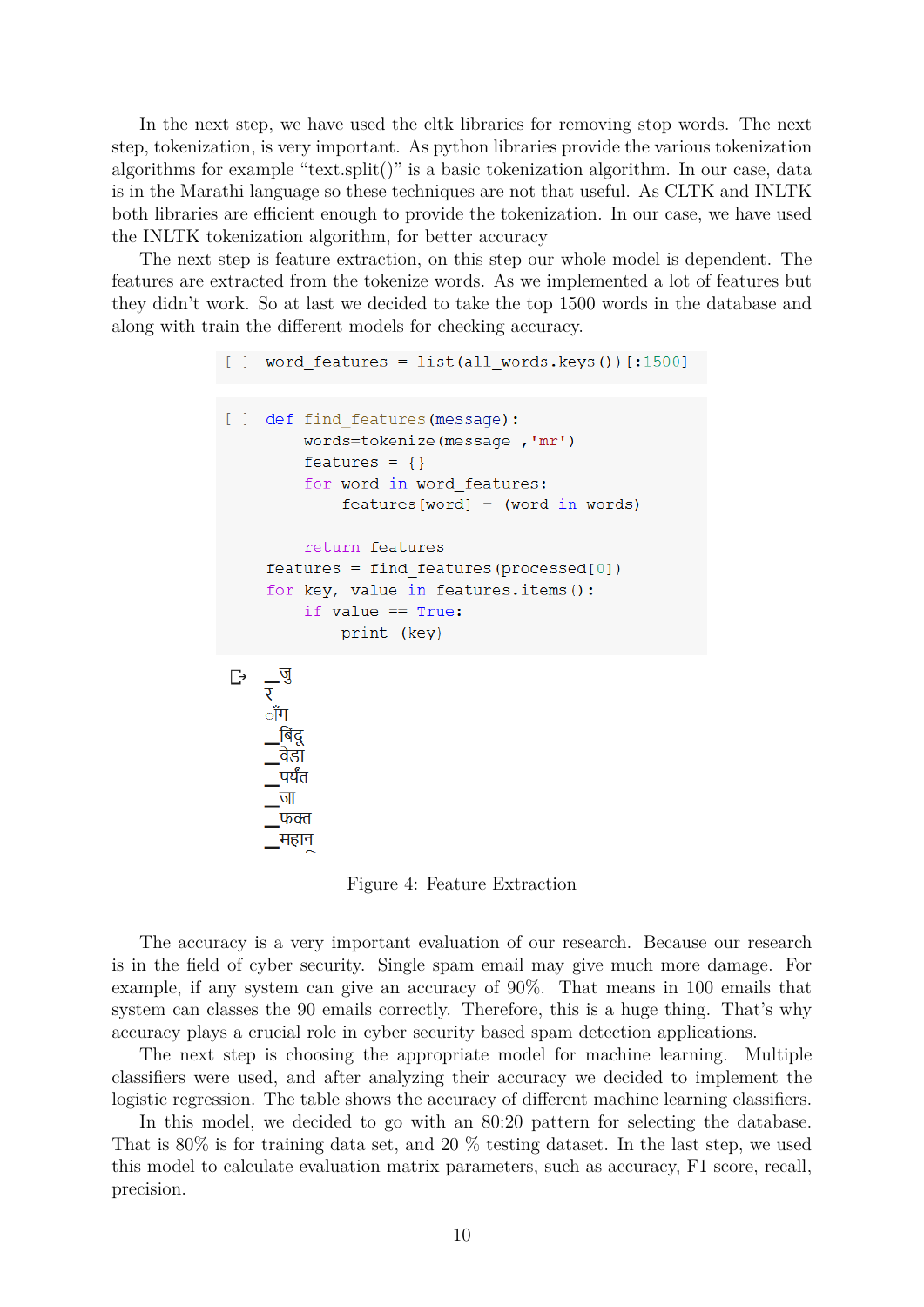| Model                 | Accuracy |
|-----------------------|----------|
| K-Nearest Neighbors   | 91.95    |
| Decision Tree         | 95.04    |
| Random Forest         | 97.7     |
| Logistic Regression   | 98.27    |
| <b>SGD</b> Classifier | 97.7     |
| Naive Bayes           | 97.63    |
| <b>SVM</b> Linear     | 97.84    |

Table 3: Accuracy Table

## **6 Evaluation**

In this section, we have considered the performance of contrasting machine learning algorithms on content based data. This evaluation is calculated in terms of accuracy, precision, recall, and F1 score. Considering the importance of accuracy, The lowest accuracy is 91.95% and the highest is 98.27%, with respective algorithm K-nearest neighbors and Logistic regression. In the classification, we have seen many algorithms give accuracy in the range 95% to 98%. As the researcher got the accuracy in other languages in the range between 90% to 98%, as the structure of language and available resources also more as compared to the Marathi language. The researcher[15] got 98.4% Accuracy, although the size of the dataset is only 200 emails. The comparison to other researchers such as we got decent accuracy.



Figure 5: Accuracy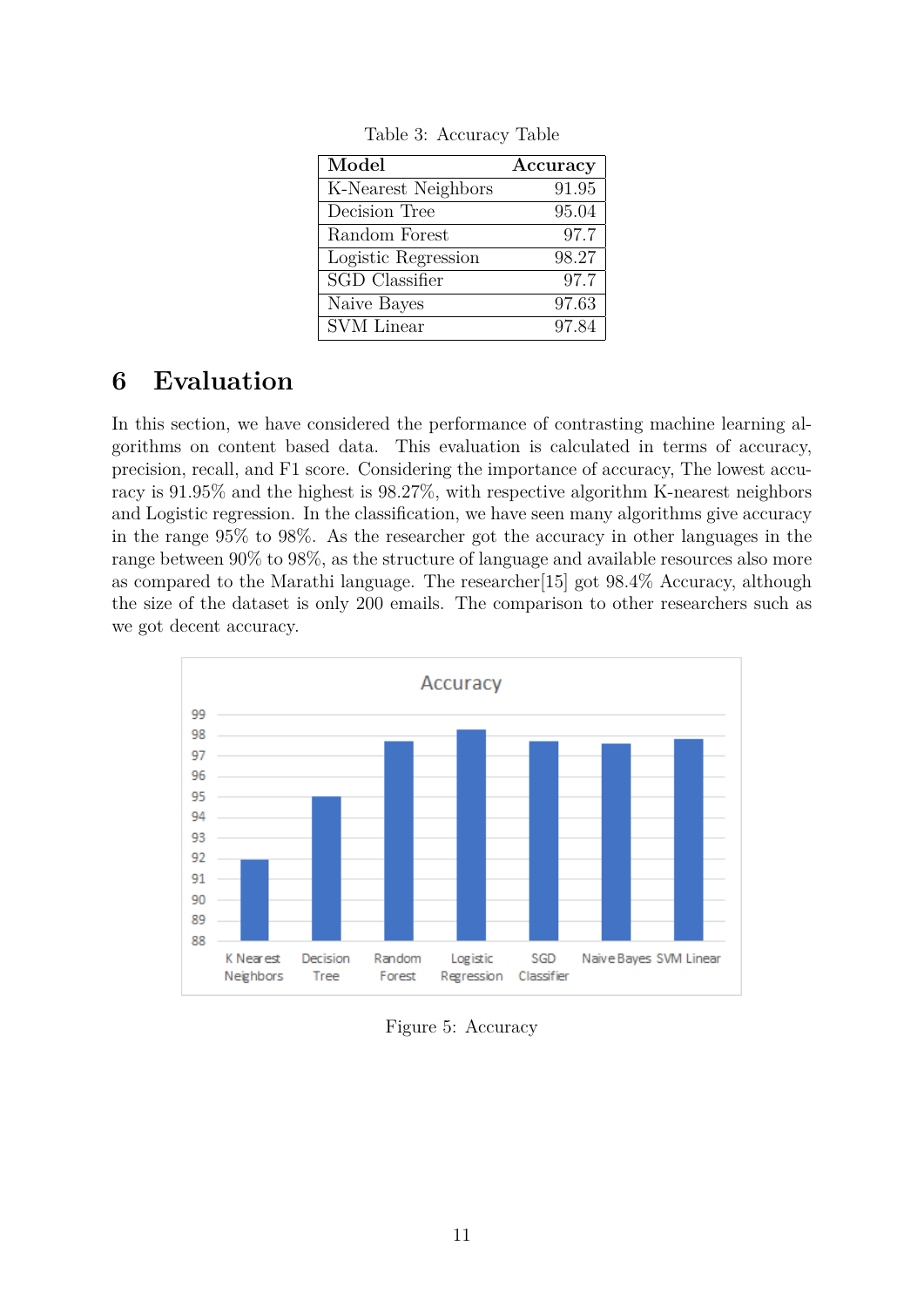

Figure 6: F1 Score

The F-1 score in the Persian language[19] has 0.78, compared to this we got 0.99 which is very close to 1. The above figure shows the graphical representation of the  $F-1$ score. The following figure shows the precision and recall values. Precision evaluated on the basis of predicted positive values and Total positive values. The recall is interpreted as the number of correct samples are classified by the algorithm.



Figure 7: Precision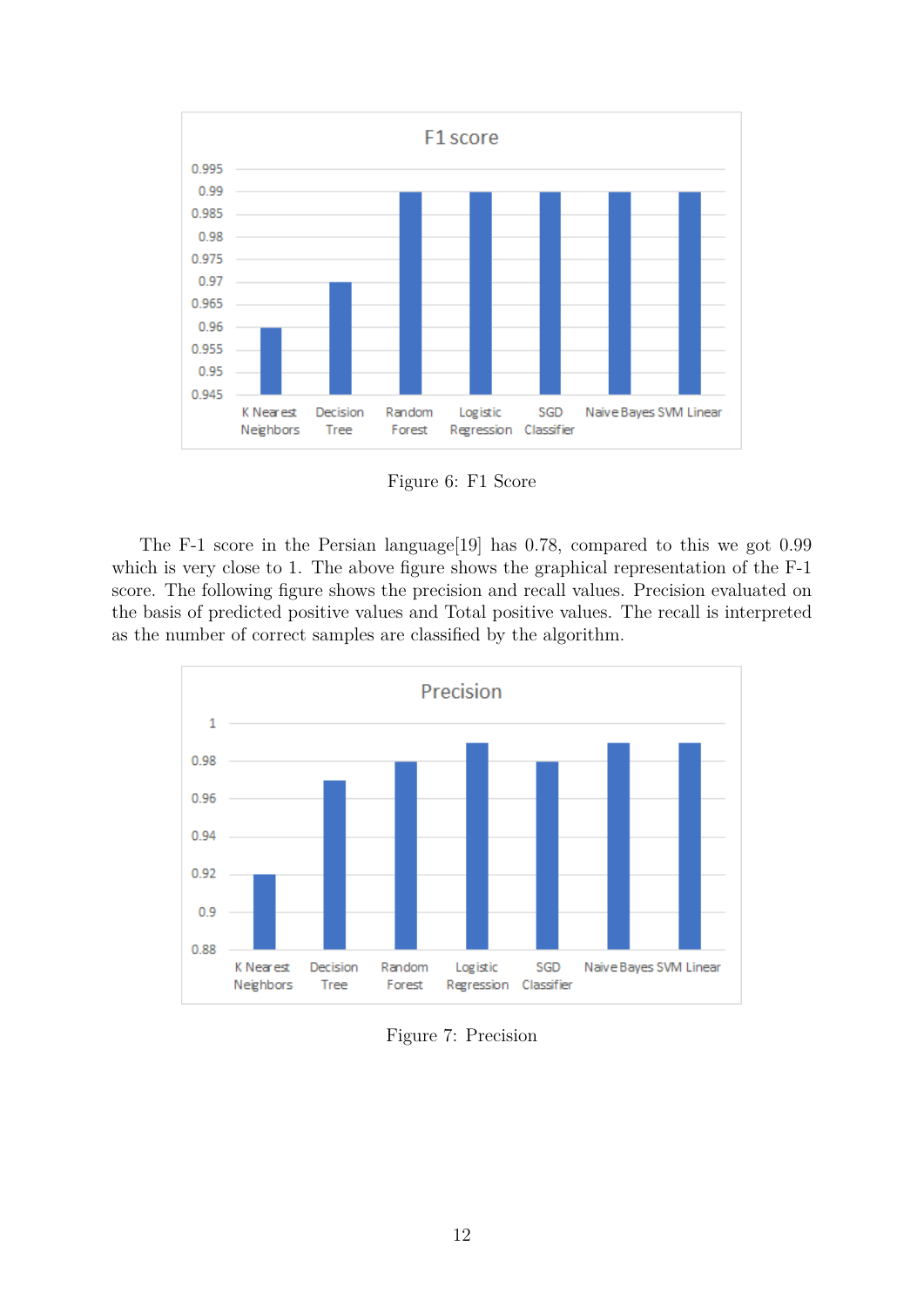

Figure 8: Recall

The following tables show the confusion matrix of Logistic regression. Out of the 1393 samples our algorithm successfully classified the 1369 samples. There are only 24 samples that are misclassified.

Table 4: Confusion Matrix

| Actual | Predicted |      |
|--------|-----------|------|
|        | Ham       | Spam |
| Ham    | 1191      |      |
| Spam   | 16        | 178  |

#### **6.1 Discussion**

Several challenges presented themselves during the classification of spam emails. capturing the behavior of spammers was a substantial challenge, as they are highly dynamic. Considering the accuracy of various models, many of them have performed well, but Logistic regression has outperformed with the lowest misclassification of emails. The current system is only about detection. Our objective is to correctly classify the spamming email. Our model has successfully classified the spam email and the model is less prone to error. The implemented approach would be an satisfactory fit for detection of spam emails in Marathi language. With the help of this system, we can build a prevention system.

The following are the few limitation of the systems.

- This research is only limited to Marathi language. It will not work with other languages. In our research, we only eliminated the English language from the data. If data in other languages is present, we could not detect these languages.
- Our research solely focuses on content-based spam detection, text feature extraction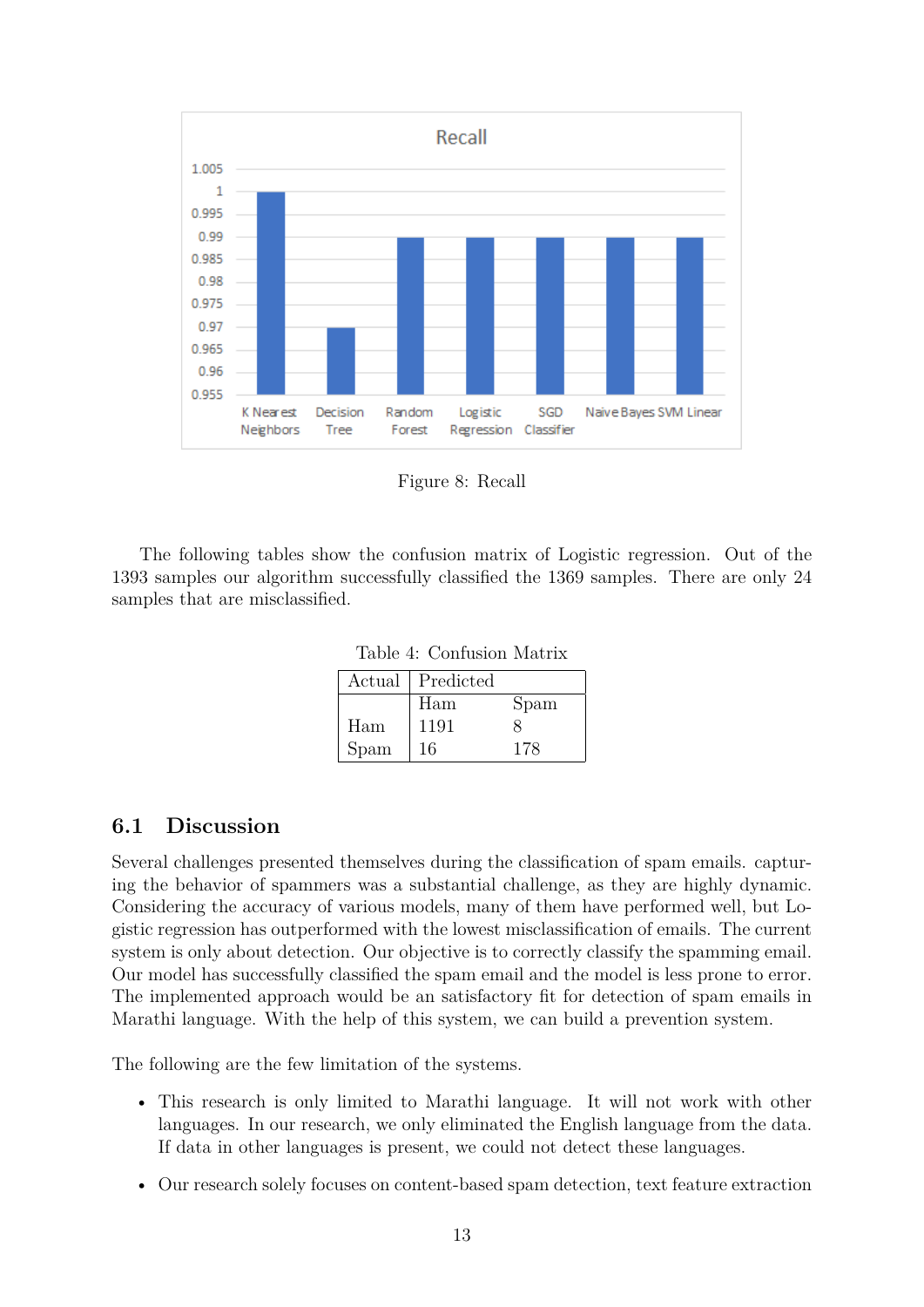was done using NLP, email header information has not been used for detection of spam.

- As our system is not able to prevent spammers directly but this system could be implemented on an email server. In such a case, we can implement the system on an email server which will act as an cost saving mechanism for consumer as well as organization perspective. But an email server is expensive for deployment and security.
- The intelligence achieved by this model would be limited and would have to be combined with another system for this intelligence to be truly used.

While using detection techniques for spammers it was found that machine learning models have the capability to easily classify spam vs ham. The above research displays the ability of several machine learning algorithms, out of which Logistic regression has an edge over the other models. These models have been evaluated using machine learning metrics. The following metrics are used for the evaluation of our machine learning model.

- 1. accuracy : we have selected Logistic regression as a model for predicting the Marathi email spam. the accuracy of model can be seen as 98.27% which peaks every other algorithm. from this we can evaluate that Logistic regression will perform better even when the size of the data-set changes.
- 2. F1 score : while computing values for F1 scores of various algorithms like Random forest, Logistic regression, Stochastic Gradient Descent, Naive Bayes and Support vector machine linear are all 0.99. this shows us that the balance of the precision and recall for these algorithms is on an exceptional level.
- 3. precision : precision value for Logistic regression is calculated as 0.99 where as when we compare the values for Naive Bayes and Support vector machine, we can see that they are both settled at 0.99 as well. Whereas when we compute the precision values of K-nearest neighbours, Decision tree and Stochastic Gradient Descent, there is decreased in the precision rate
- 4. recall : While performing the experimentation it was found that the recall value for Logistic regression is 0.99, while comparing to the other recall values we can see in the above graph the K-nearest neighbours algorithm has the value of 1. .

## **7 Conclusion and Future Work**

It is decisive to indicate that spamming and phishing emails are destructive, and its consequences can be faced for a longer duration while potentially leading to system breakdowns. Our system provides a software filtering solution on detecting spamming emails which includes the three important steps like Tokenization, Feature extraction, and Machine Learning model Training. After tokenization using INLTK library, feature extraction was done on these distinct tokens. This feature extraction process uses 1500 common words which turned out to be the most appropriate technique for Marathi spam filtering. Furthermore, for training the machine, the learning model used Logistic regression for prediction to provide us with the most optimal spam filtering pipeline. We believe that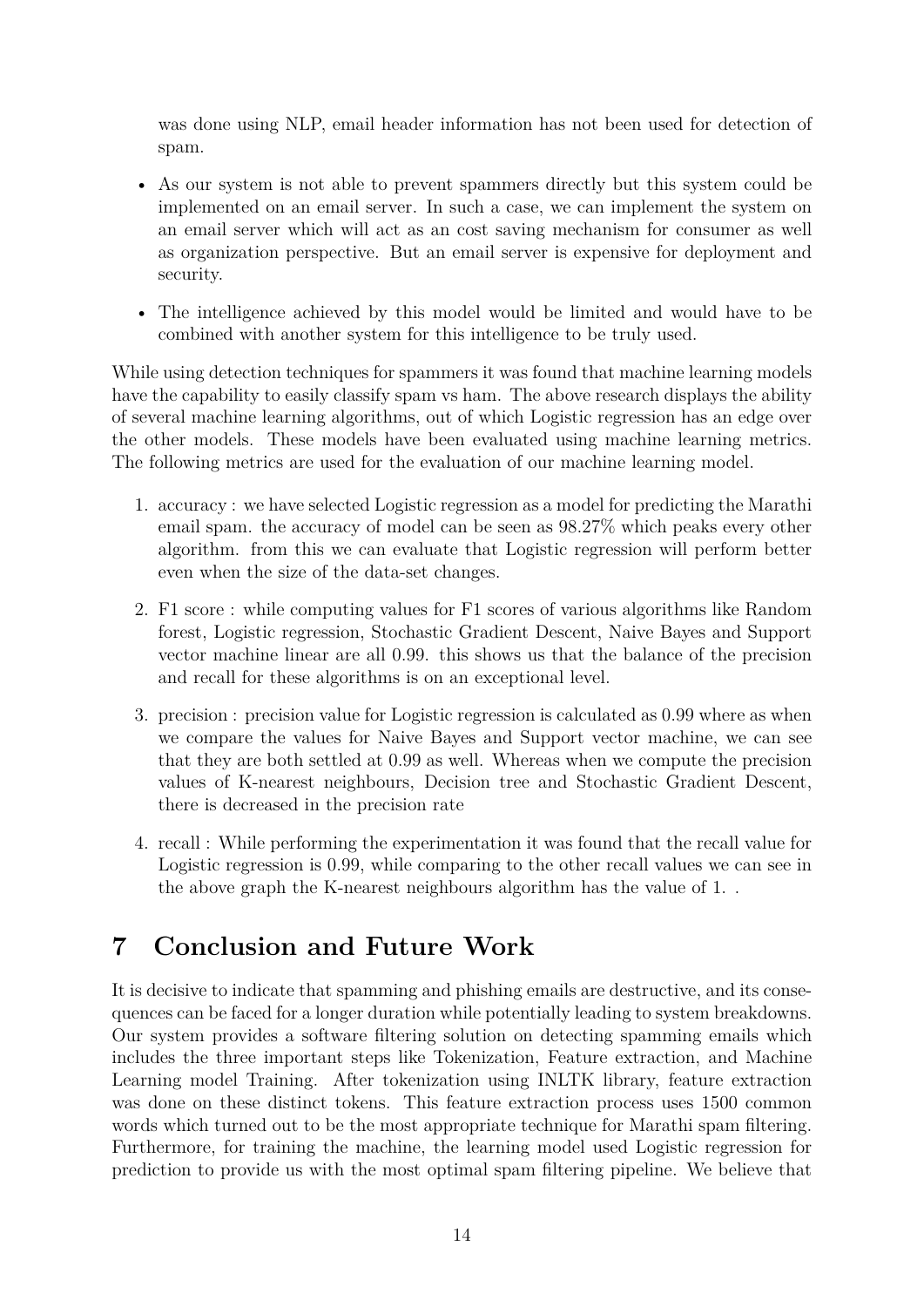this system outperforms other machine learning algorithms when it comes to solving the problem of spamming in the Marathi language.

In the Future, The current system can be extended by combining multiple feature sets and datasets. Moreover, using the references of this system, a prevention module in email servers can also be made.

## **References**

- <span id="page-16-0"></span>[1] C. Chen, Y. Wang, J. Zhang, Y. Xiang, W. Zhou, and G. Min, "Statistical featuresbased real-time detection of drifted twitter spam," *IEEE Transactions on Information Forensics and Security*, vol. 12, no. 4, pp. 914–925, 2017.
- <span id="page-16-1"></span>[2] T. Vuong, V. Tran, M. Nguyen, C. Thi Nguyen, T. Pham, and M. Tran, "Social-spam profile detection based on content classification and user behavior," in *2016 Eighth International Conference on Knowledge and Systems Engineering (KSE)*, 2016, pp. 264–267.
- <span id="page-16-2"></span>[3] N. Jindal and B. Liu, "Opinion spam and analysis," in *Proceedings of the 2008 International Conference on Web Search and Data Mining*, ser. WSDM '08. New York, NY, USA: Association for Computing Machinery, 2008, p. 219–230. [Online]. Available: <https://doi.org/10.1145/1341531.1341560>
- <span id="page-16-3"></span>[4] M.-C. Ko, H.-H. Huang, and H.-H. Chen, "Paid review and paid writer detection," in *Proceedings of the International Conference on Web Intelligence*, ser. WI '17. New York, NY, USA: Association for Computing Machinery, 2017, p. 637–645. [Online]. Available: <https://doi.org/10.1145/3106426.3106433>
- <span id="page-16-4"></span>[5] P. Sethi, V. Bhandari, and B. Kohli, "Sms spam detection and comparison of various machine learning algorithms," in *2017 International Conference on Computing and Communication Technologies for Smart Nation (IC3TSN)*, 2017, pp. 28–31.
- <span id="page-16-5"></span>[6] A. Wijaya and A. Bisri, "Hybrid decision tree and logistic regression classifier for email spam detection," in *2016 8th International Conference on Information Technology and Electrical Engineering (ICITEE)*, 2016, pp. 1–4.
- <span id="page-16-6"></span>[7] M. Mohamad and A. Selamat, "An evaluation on the efficiency of hybrid feature selection in spam email classification," in *2015 International Conference on Computer, Communications, and Control Technology (I4CT)*, 2015, pp. 227–231.
- <span id="page-16-7"></span>[8] M. Agrawal and R. Velusamy, *PRISMO: Priority Based Spam Detection Using Multi Optimization: 6th International Conference, BDA 2018, Warangal, India, December 18–21, 2018, Proceedings*, 01 2018, pp. 392–401.
- <span id="page-16-8"></span>[9] H. Afzal and K. Mehmood, "Spam filtering of bi-lingual tweets using machine learning," in *2016 18th International Conference on Advanced Communication Technology (ICACT)*, 2016, pp. 710–714.
- <span id="page-16-9"></span>[10] K. Mehmood, H. Afzal, A. Majeed, and H. Latif, "Contributions to the study of bi-lingual roman urdu sms spam filtering," in *2015 National Software Engineering Conference (NSEC)*, 2015, pp. 42–47.